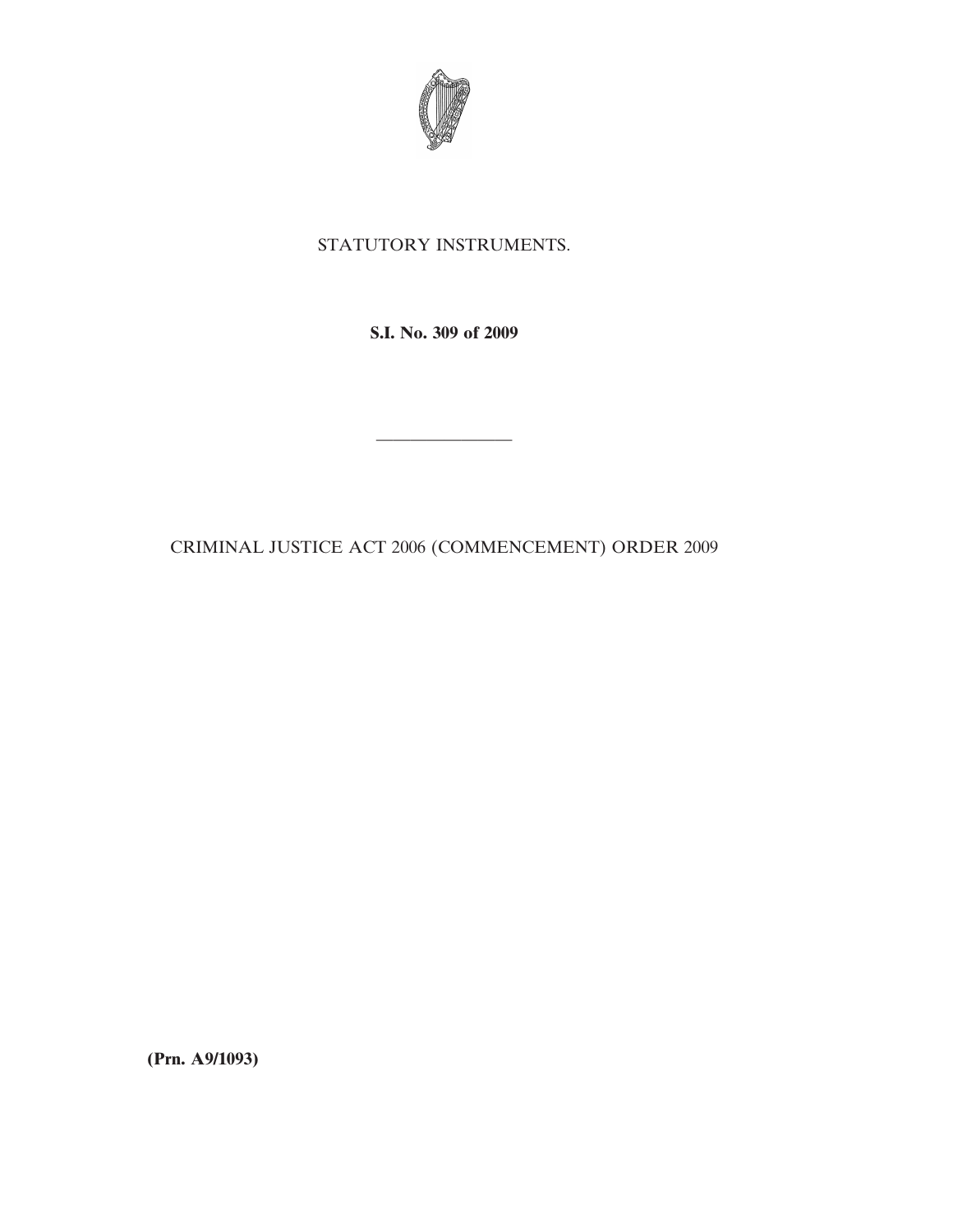## CRIMINAL JUSTICE ACT 2006 (COMMENCEMENT) ORDER 2009

I, DERMOT AHERN, Minister for Justice, Equality and Law Reform, in exercise of the powers conferred on me by section 1(2) of the Criminal Justice Act 2006 (No. 26 of 2006), hereby order as follows:

1. This Order may be cited as the Criminal Justice Act 2006 (Commencement) Order 2009.

2. The 1st day of August 2009 is appointed as the day on which sections 28, 30, 32 and 33 of the Criminal Justice Act 2006 (No. 26 of 2006) shall come into operation.

GIVEN under my Official Seal, L.S. 31 July 2009.

> DERMOT AHERN, Minister for Justice, Equality and Law Reform.

*Notice of the making of this Statutory Instrument was published in "Iris Oifigiu´il" of* 7*th August*, 2009.